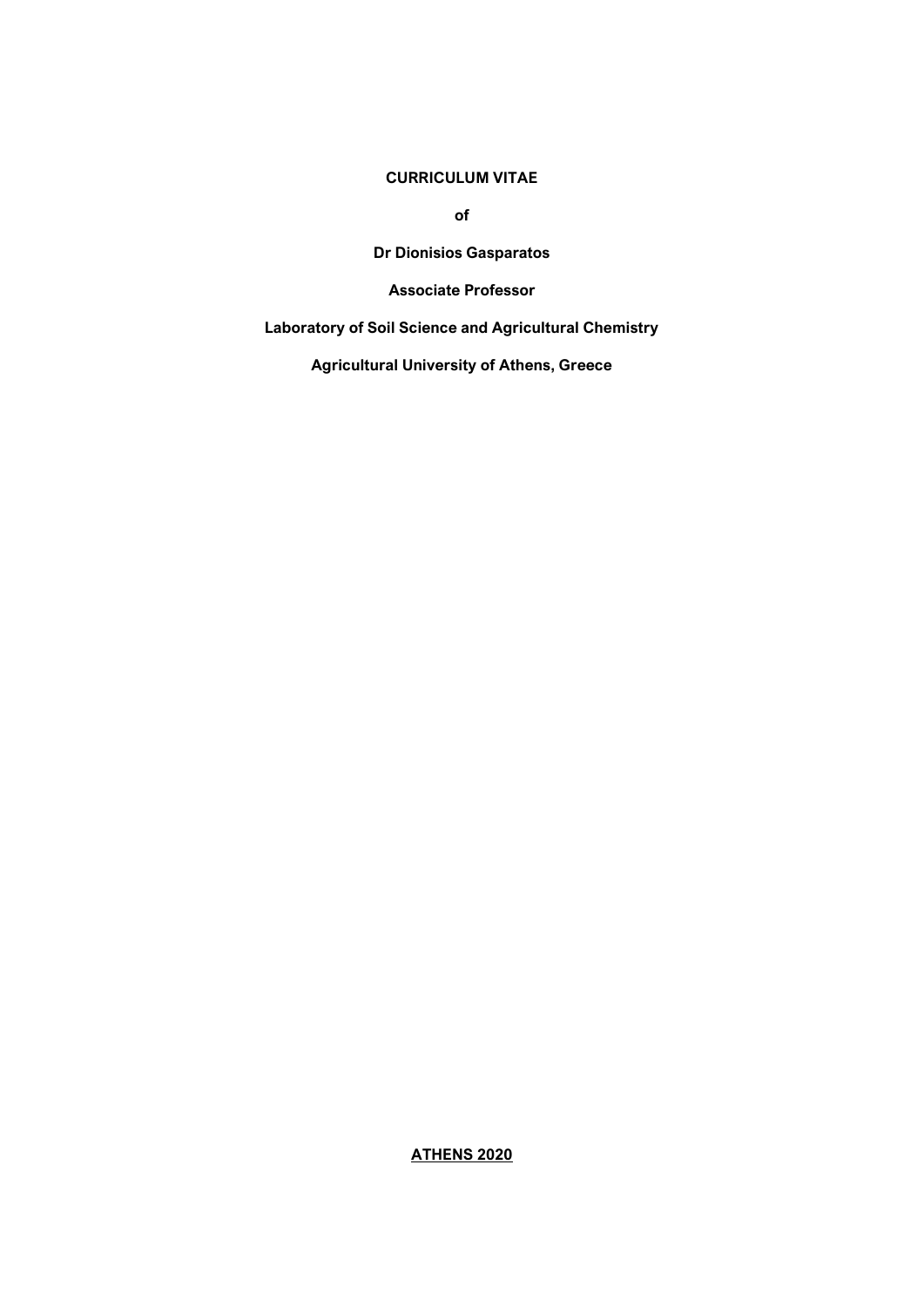### **Personal Details**

- Last Name: Gasparatos
- Name: Dionisios
- Date of Birth: 03/01/1974
- Place of Birth: Athens, Greece
- Nationality: Greek
- Marital Status: Single
- **Scopus Author ID 8255558800**
- Tel.: +30 2105294095
- **E-mail:** [gasparatos@aua.gr](mailto:gasparatos@aua.gr)
- Current Job: Associate Professor, Department of Natural Resources and Agricultural Engineering, School of Environment and Agricultural Engineering, Agricultural University of Athens.

# **Academic Training**

- BSc in Agricultural Science, Agricultural University of Athens
- MSc in Applied Environmental Geology, National and Kapodistrian University of Athens
- PhD in Soil Science, Agricultural University of Athens

# **Grants – Scholarships**

- National State Scholarships Foundation (ΙΚΥ) for doctoral studies (1997)
- European Society for new Methods in Agricultural Research, for participation in the XXXI Annual Meeting in the Maich, Hania, Greece, September 8-12 (2004)

## **Teaching Experience:**

2001-2013: Graduate courses in the Laboratory of Soil Science and Agricultural Chemistry of Agricultural University of Athens.

Soil Genesis and Taxonomy Environmental Soil Science Applied Soil Science Soil Science & Fertilizers Degraded Soil Management Soil Fertility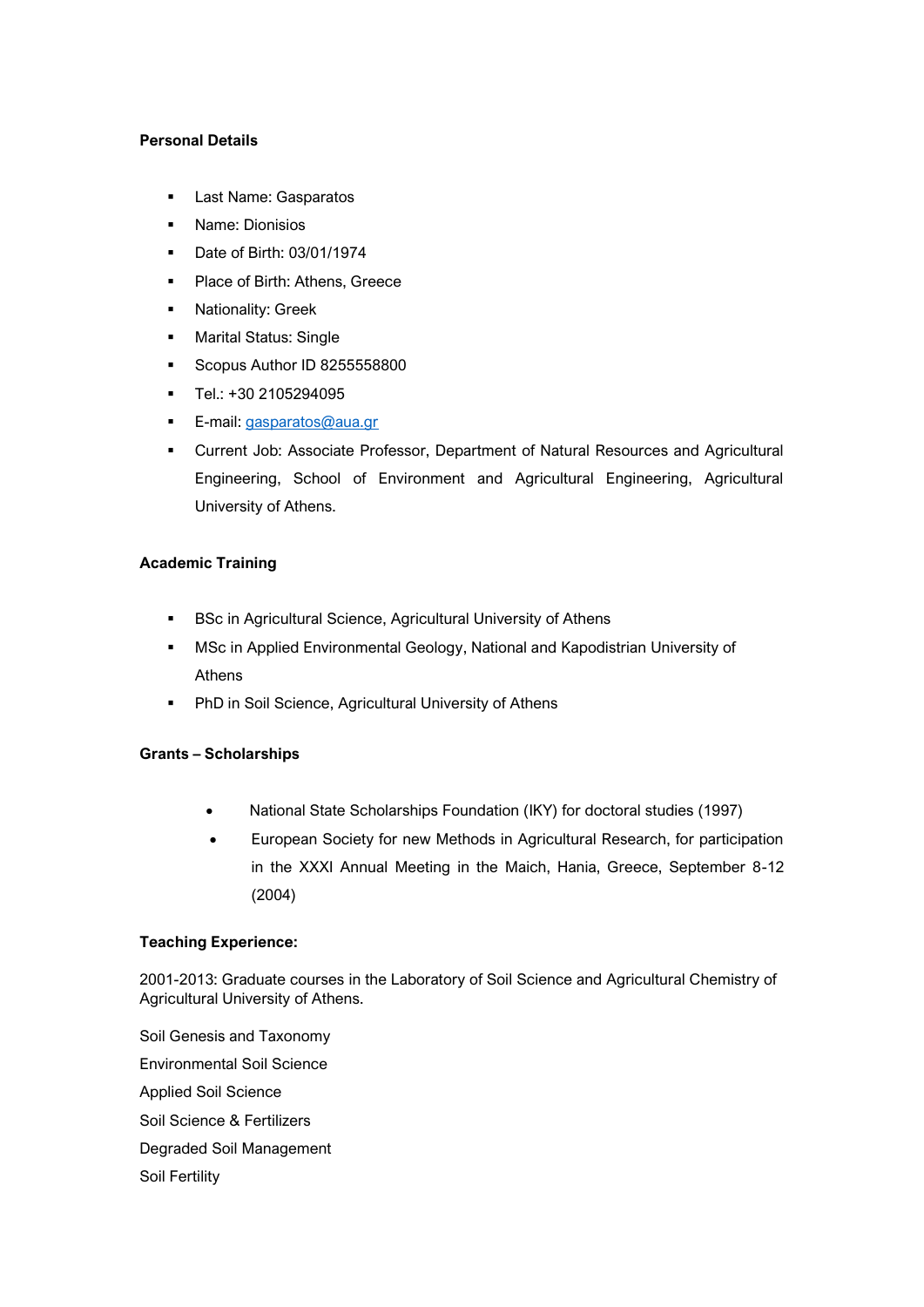2010-2011 Visiting Lecturer (407/80), Department of Natural Resources Management & Agricultural Engineering, Agricultural University of Athens Soil Fertility

2014 – 2016 Lecturer, School of Agriculture, Aristotle University of Thessaloniki Soil Science Soil Chemistry Soil Fertility Chemical Analysis of Soils, Irrigation Waters and Plant Tissues

2016 – 2019 Assistant Professor, School of Agriculture, Aristotle University of Thessaloniki

Soil Science Soil Chemistry Soil Fertility Soil Clay Mineralogy Applied Soil Science Chemical Analysis of Soils, Irrigation Waters and Plant Tissues

2019 – Associate Professor, Department of Natural Resources and Agricultural Engineering, Agricultural University of Athens Soil Science

Applied Soil Science

## **Languages**

- **English**
- **French**

## **Computer Skills**

- Office Suite: MSOffice,
- StatGraphics for Windows,
- Origin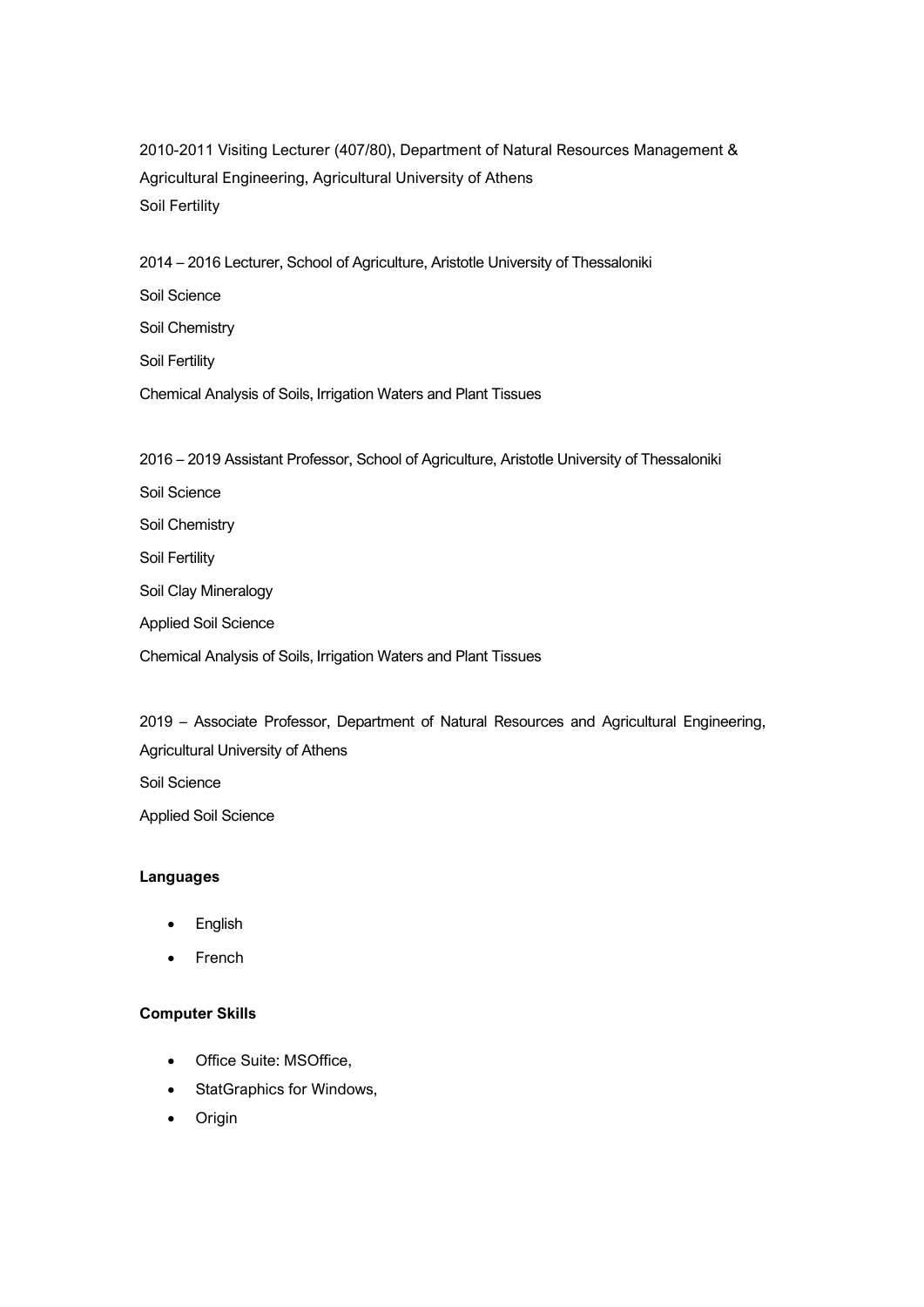#### **Member**

- Hellenic Soil Science Society
- European Society of New Methods in Agricultural Science
- European Association of Chemistry and Environment

#### **Coordination and Participation in Research Projects:**

- 1) 1997: Study of negative effects in the plant production by the use of poor-quality irrigation water. **Funded:** General Secretariat for Research and Technology.
- 2) 1999: Quality evaluation of soils of Kilkis: Productive development and environmental protection. **Funded:** Local Authorities.
- 3) 1998-1999: Best utilization of agrochemicals: Consequences of the environment and the protection of the consumers. **Funded:** Ministry of National Education and religious affairs (Aegean University).
- 4) 2000: Study of the excavated clay material of the Psitalia work as subsoil appropriate from planting. **Funded:** Themeliodomi S.A.
- 5) 1999-2002: Restoration and upgrading of landfill cover soils with the selection of the appropriate vegetation and planting material. **Funded:** Ministry for the Environment, Physical Planning and Public Works (Aegean University).
- 6) 2004-2007: Nitrogen fertilization effects on the environment and evaluation of methods to control nitrate –N leaching during the winter period in soils of Western Greece using <sup>15</sup>N labelled fertilizers. **Funded:** General Secretariat for Research and Technology.
- 7) 2006-2009: "Dynamics of soil phosphorus in natural and agricultural ecosystems: Effect on the environment". **Funded:** General Secretariat for Research and Technology.
- 8) 2007-2010: "Assessment of nutrients, heavy metals and hydrodynamic soil properties for the wise use of water and fertilizers and the growth of safe products in the Region of Eastern Macedonia and Thrace" **Funded:** Region of Eastern Macedonia and Thrace.
- 9) 2011 2015 Contribution of Mycorrhizae to the sustainability of marginal Mediterranean ecosystems – development of mycorrhizal inocula **Funded:** NSRF (2007 – 2013) THALIS 2011.
- 10) 2014 2015 Efficacy evaluation of various products under high soil salinity in lettuce (*Lactuca sativa* L.). **Funded:** Valagro. (Coordination)
- 11) 2014 2015 Distribution, fractionation and bioavailability of antimony in greek soils. A first approach. **Funded:** A.U.TH Research Committee. (Coordination)
- 12) 2014 2019 Laboratory analysis of soil, plant tissue, water irrigation and fertilizer. **Funded:** Private Sector (A.U.TH Research Committee)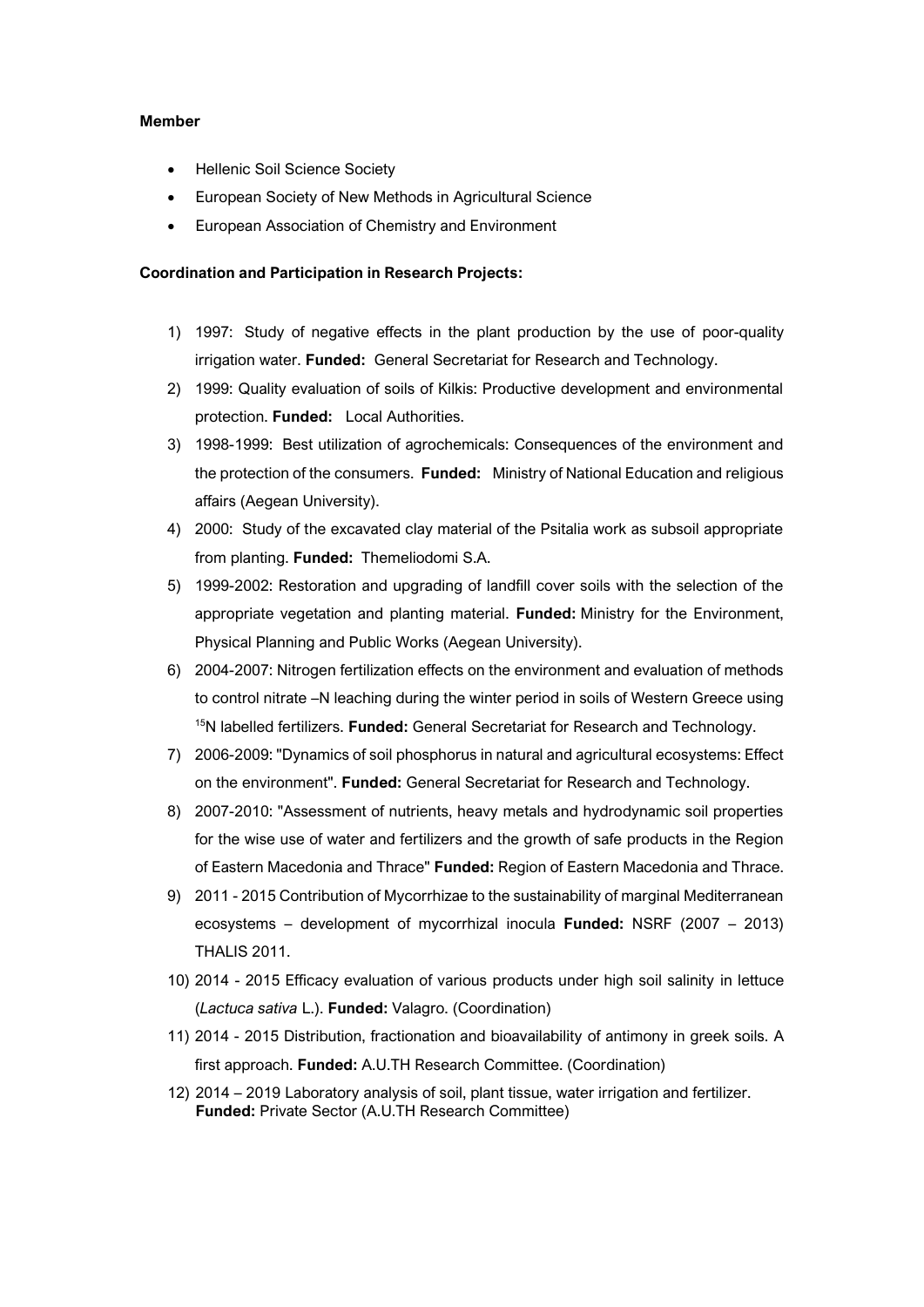- 13) 2016 2018 Effect of addition of stabilized sewage sludge on soil physical, chemical and biochemical properties and on yield, composition and quality of wheat and corn. **Funded:** EYATH S.A.
- 14) 2017-2018 Efficacy evaluation of Azospir in olive groves. **Funded:** Humofert (Coordination)
- 15) 2018- 2019 LIFE GAIA Sense Innovative Smart Farming services supporting Circular Economy in Agriculture Innovative. **Funded:** LIFE17 ENV/GR/000220

# **International Recognition**

# **a. Editorial Board Member**

- 1) International Journal of Plant and Soil Science (Chief Editor)
- 2) Frontiers in Environmental Science (Associate Editor)
- 3) Frontiers in Earth Science (Associate Editor)
- 4) Agricultural Sciences
- 5) International Journal of Geosciences
- 6) AIMS Environmental Science

# **b. Guest Editor**

- 1) 2016 IOP Conf. Ser.: Earth Environ. Sci. 41 011001
- 2) Environments Special Issue: Soil Contamination by Heavy Metals and **Metalloids**

### **c. Reviewer for international journals:**

- 1) Soil Science Society of America Journal
- 2) Environmental Science: Processes & Impacts
- 3) Science of Total Environment
- 4) Journal of Environmental Management
- 5) Soil Research
- 6) Environmental Pollution
- 7) Archives of Agronomy and Soil Science
- 8) PLOS ONE
- 9) Data
- 10) Journal of Chemistry
- 11) PeerJ the Journal of Life and Environmental Sciences
- 12) Waste Management
- 13) Catena
- 14) RSC Advances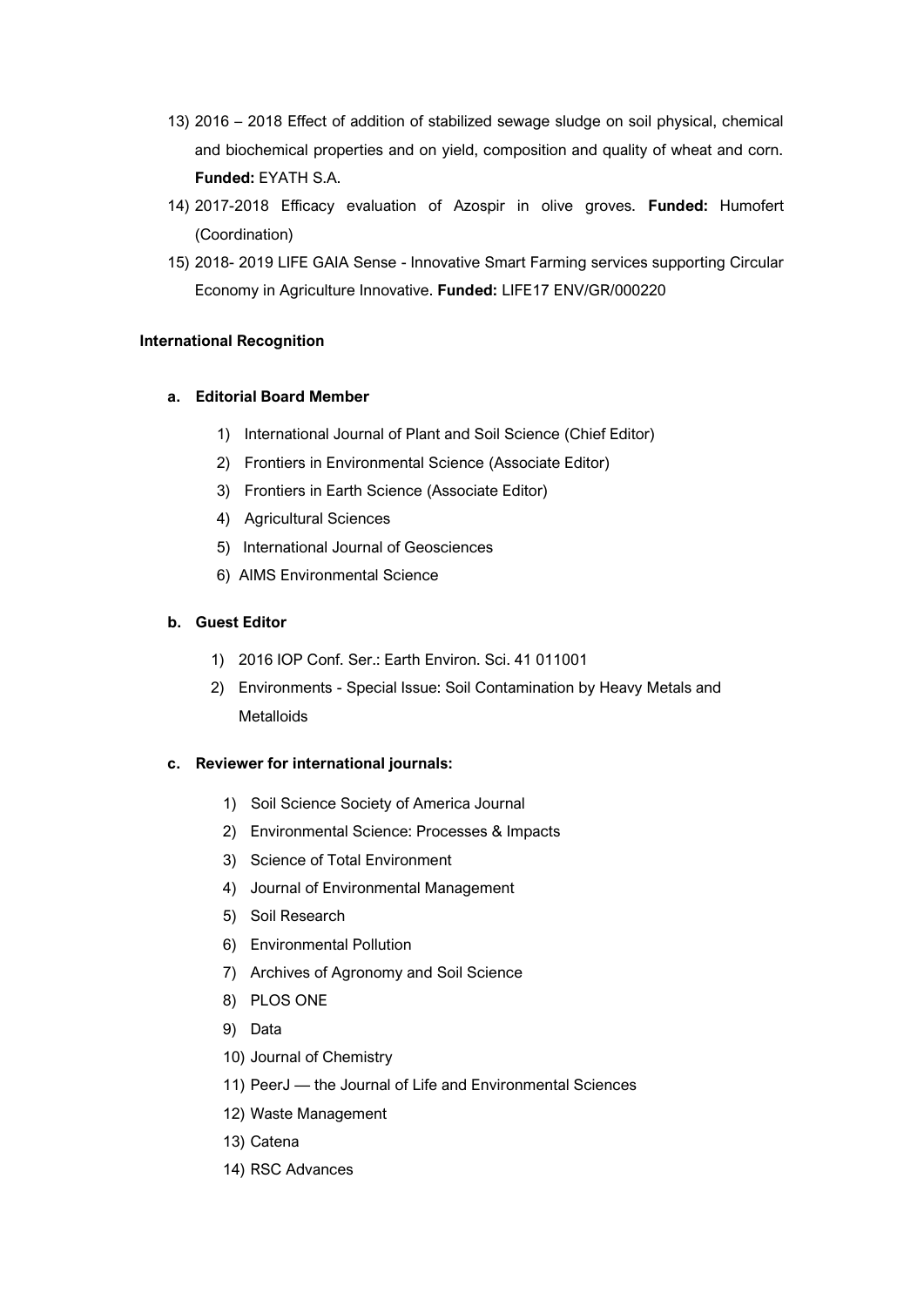- 15) Forests
- 16) International Journal of Environmental Research and Public Health
- 17) Physiology and Molecular Biology of Plants
- 18) Agronomy
- 19) Applied Sciences
- 20) Processes
- 21) Journal of Geochemical Exploration
- 22) Pedosphere
- 23) Environmental Science and Pollution Research
- 24) Earth Environmental Sciences
- 25) Soil Systems
- 26) Plants
- 27) Land
- 28) Environmental Geochemistry and Health
- 29) Acta Agriculturae Scandinavica, Section B Soil & Plant Science
- 30) Journal of Soil Science and Plant Nutrition
- 31) Emirates Journal of Food and Agriculture
- 32) Journal of Integrative Agriculture
- 33) Environmental Processes
- 34) Springer Plus
- 35) Sustainability
- 36) Water
- 37) Frontiers in Plant Science
- 38) Agriculture
- 39) International Journal of Environmental Science and Technology
- 40) Agronomy for Sustainable Development
- 41) Water, Air and Soil Pollution
- 42) Scientia Horticulturae
- 43) Journal of Agricultural Science and Technology, USA
- 44) Air, Soil and Water Research
- 45) Central European Journal of Geosciences
- 46) Journal of Soil Science and Environmental Management
- 47) Arid Land Research and Management
- 48) Open Journal of Soil Science
- 49) African Journal of Biotechnology
- 50) Current World Environment Journal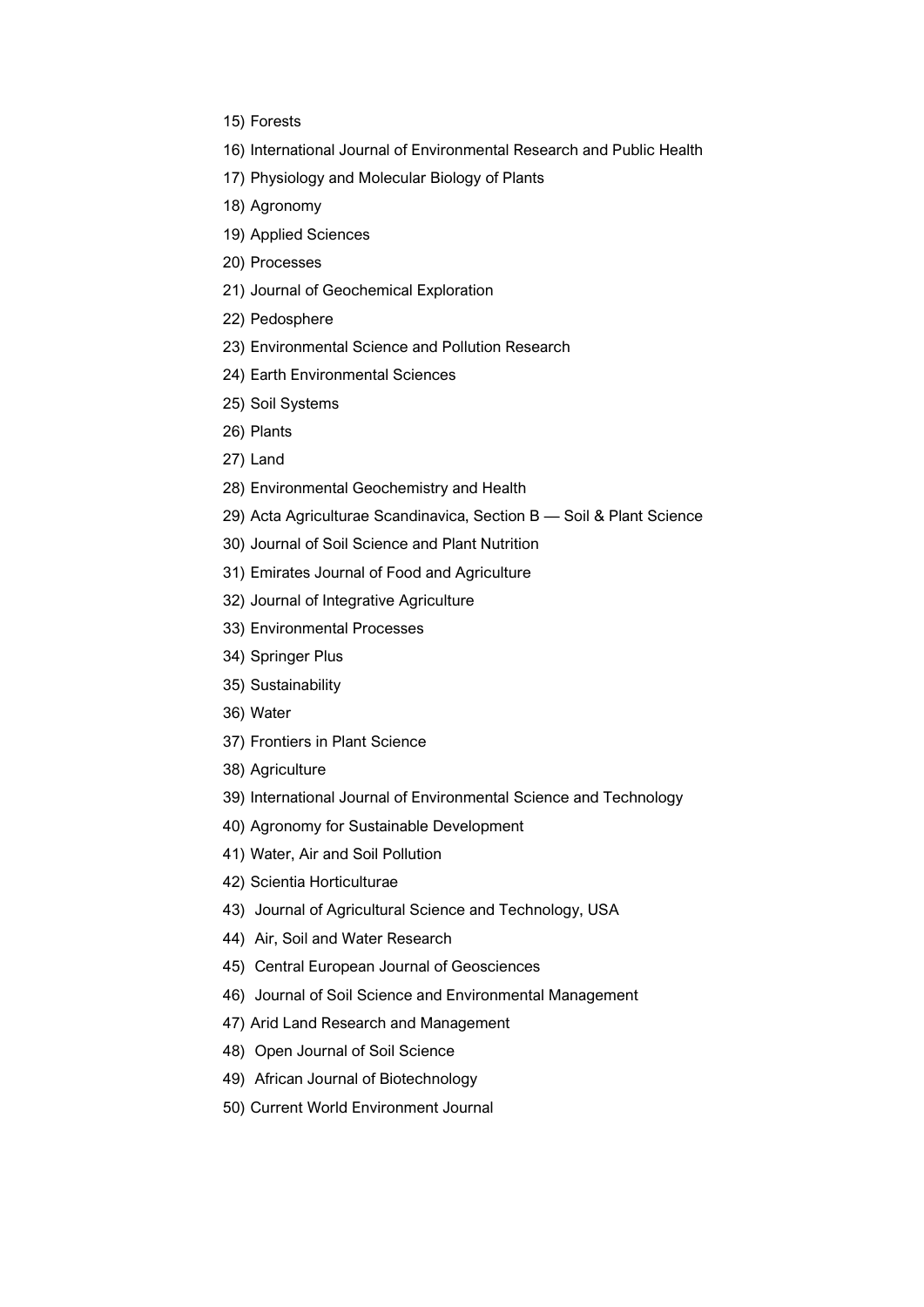#### **Research Interests**

- Pedology Hydropedology
- Soil Degradation, Restoration and Management
- Soil Classification
- Environmental Chemistry and Geochemistry
- Soil Chemistry and Mineralogy
- Soil Fertility and Plant Nutrition
- Soil Amendments and Organic Farming
- Soil Contamination Heavy Metals and Metalloids in Soils and Plants

# **CURRENT SCIENTIFIC RECORD**

|                  | (Google Scholar) | (Scopus) | (Web of Science) |
|------------------|------------------|----------|------------------|
|                  |                  |          |                  |
| <b>Citations</b> | 882              | 491      | 430              |
|                  |                  |          |                  |
| h index          | 15               |          | 11               |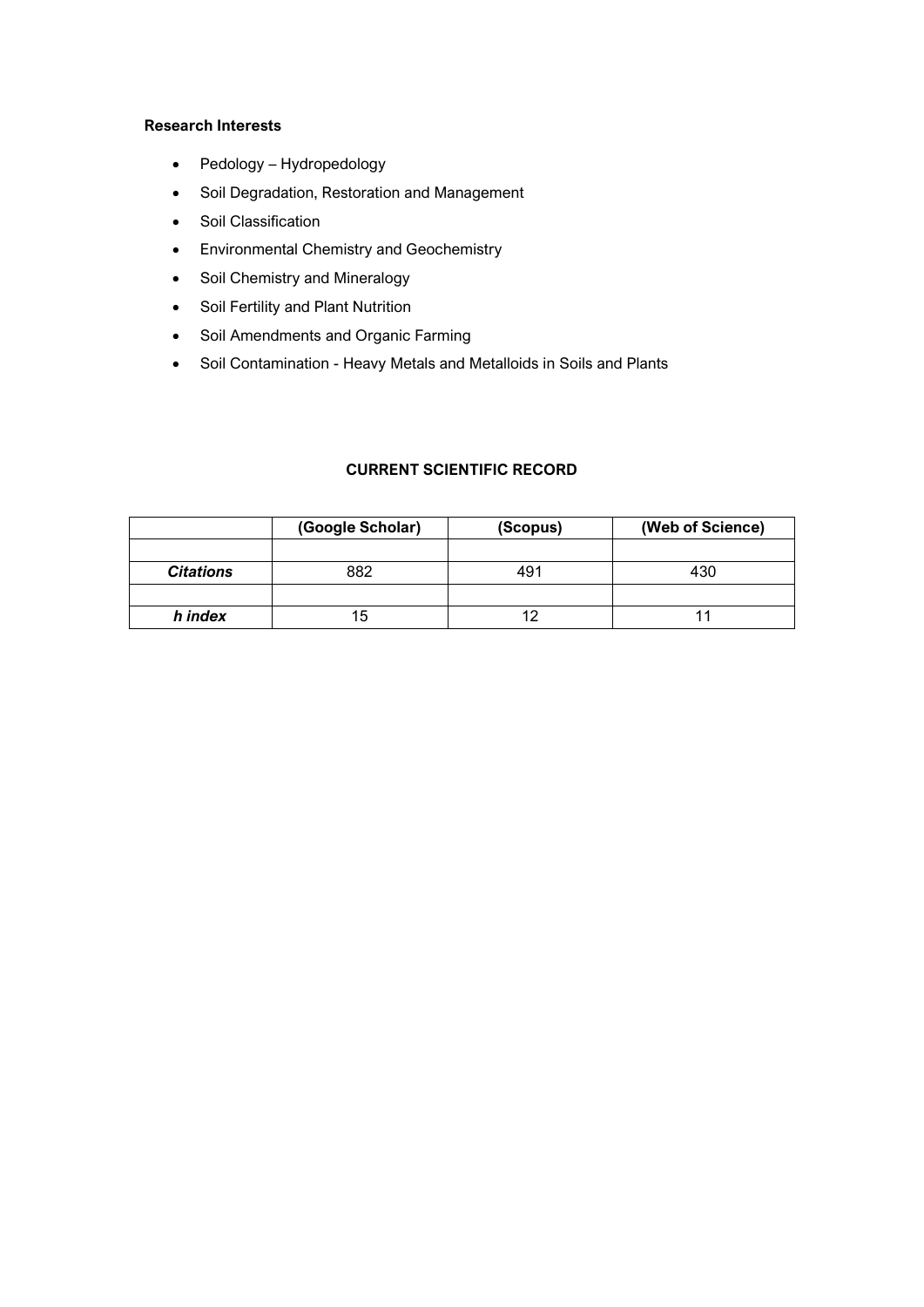#### **LIST OF PUBLICATIONS**

#### **THESIS**

- **1. Gasparatos D. 2007**. Genesis of Fe Mn Concretions and Nodules in Alfisols of Thessaly. PhD Dissertation. Agricultural University of Athens. pp. 275.
- **2. Gasparatos D. 2015**. Mineralogy and chemical composition of Fe-Mn concretions and nodules in Alfisols of Thessaly. MSc thesis. National and Kapodistrian University of Athens. Athens. p. 72.

#### **BOOK CHAPTERS**

- **3. Gasparatos D. 2012.** Fe-Mn concretions and nodules to sequester heavy metals in soils. In: Environmental Chemistry for a Sustainable World, E. Lichtfouse, J. Schwarzbauer, D. Robert (eds), Springer, p. 443 - 474.
- **4. Karamesouti M and D. Gasparatos. 2017**. Sustainable management of soil phosphorus in a changing world. In A Rakshit et al (eds). Adaptive Soil Management – From Theory to Practice. Springer-Verlag Springer Science+Business Media, pp 189- 214.
- **5. Gasparatos D. and N. Barbayiannis. 2018**. The Origin of Nickel in Soils. In C. Tsadilas et al (eds) Nickel in soils and plants. Boca Raton: CRC Press, pp 105-128.
- **6. Ipsilantis I., M. Karamesouti and D. Gasparatos. 2018.** Beneficial micro-organisms: a key requirement for sustainable management of soil phosphorus. In E. Lichtfouse et al (eds). Sustainable Agriculture Reviews 32. Springer Nature, pp 53-75.

#### **PUBLICATIONS IN INTERNATIONAL REFEREED JOURNALS**

Science Citation Index (SCI) & Scopus

- **7. Gasparatos D. and C. Haidouti. 2001**. A comparison of wet oxidation methods for determination of total phosphorus in soils. Journal of Plant Nutrition and Soil Science, Vol. 164, p. 435-439.
- **8. Gasparatos D., C. Haidouti, D. Tarenidis. 2004.** Characterization of iron oxides in Ferich concretions from an imperfectly drained Greek soil: A study by selectivedissolution techniques and X-ray diffraction. Archives of Agronomy and Soil Science, Vol. 50, p. 485 – 493.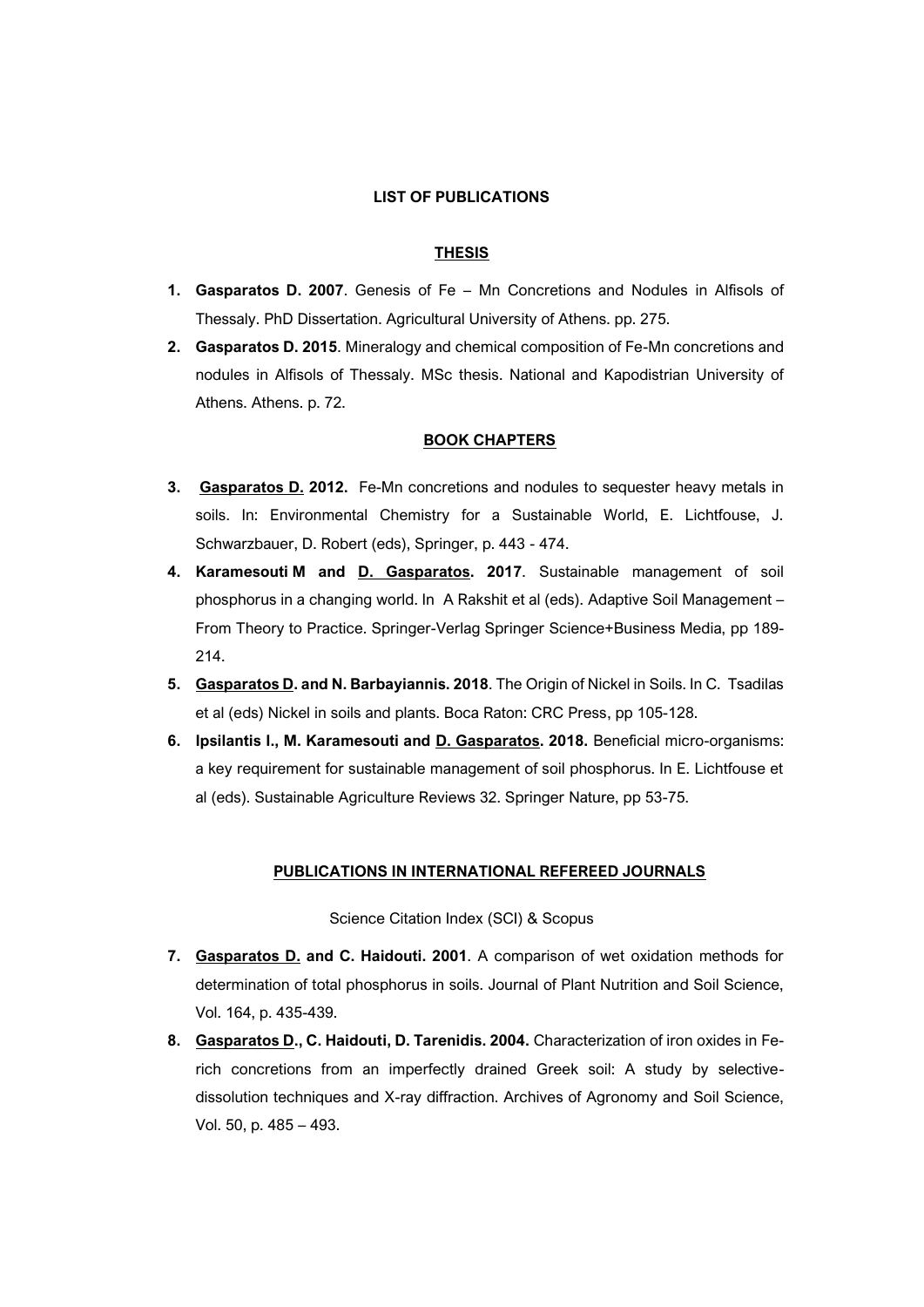- **9. Gasparatos D., D.Tarenidis, C. Haidouti and G. Oikonomou. 2005**. Microscopic structure of Fe-Mn nodules: environmental implications. Environmental Chemistry Letters, Vol. 2, p. 175 – 178.
- **10. Gasparatos D., C. Haidouti, A. Haroulis, P. Tsaousidou. 2006**. Estimation of phosphorus status of soil Fe-enriched concretions with the acid ammonium oxalate method. Cοmmunications in Soil Science and Plant Analysis, Vol. 37, 2375-2387.
- **11. Roussos P.A, D. Gasparatos, E. Tsantili and C. A. Pontikis. 2007** Mineral nutrition of jojoba explants in vitro under sodium chloride salinity. Scientia Horticulturae, Vol. 114, p. 59-66.
- **12. Papafilippaki A., D. Gasparatos, C. Haidouti and G. Stavroulakis. 2007**. Total and bioavailable forms of Cu, Zn, Pb and Cr in agricultural soils: a study from the hydrological basin of Keritis, Chania, Greece. Global Nest Journal, Vol. 9, p. 201-206.
- **13. Giannakopoulou F., C. Haidouti, Aik. Chronopoulou and D. Gasparatos. 2007.** Sorption behavior of cesium on various soils under different pH levels. Journal of Hazardous Material, Vol. 149, p. 553-556.
- **14. Matsoukis A., D. Gasparatos, Chronopoulou-Sereli A. 2007.** Specific leaf area and leaf nitrogen concentration of Lantana in response to light regime and Triazole treatment. Cοmmunications in Soil Science and Plant Analysis, Vol. 37, 2323-2331.
- **15. Tsaousidou P., E. Gartzos, A. Tsagalides, C. Haidouti and D. Gasparatos. 2008.** Iron oxides in four red Mediterranean soils on metarhyolite and metadolerite in Kilkis, Greece. Archives of Agronomy and Soil Science, Vol. 54, p. 227 – 235.
- **16. Matsoukis A., A. Chronopoulou-Sereli and D. Gasparatos. 2009**. Influence of Triazoles on leaf mineral content of Lantana Camara subsp. Camara in relation to light regime. Acta Horticulturae, Vol. 813, p. 615-622.
- **17. Roussos P.A. and D. Gasparatos. 2009.** Apple tree growth and overall fruit quality under organic and conventional orchard management. Scientia Horticulturae, Vol. 123, p. 247-252.
- **18. Gasparatos D., P.A. Roussos, E. Christofilopoulou and C. Haidouti. 2011.** Comparative effects of organic and conventional apple orchard management on soil chemical properties and plant mineral content under Mediterranean climate conditions Journal of Soil Science and Plant Nutrition, Vol. 11, p. 105-117.
- **19. Giannakopoulou F., D. Gasparatos, C. Haidouti and I. Massas 2012**. Sorption behavior of Cesium in two Greek soils: Effects of Cs initial concentration, clay mineralogy and particle size fraction. Soil and Sediment Contamination Vol. 21, p. 937- 950.
- **20. Petridis A., D. Gasparatos, C. Haidouti Ch. Paschalidis, P. Zamanidis 2013**. Effect of nitrogen and boron fertilization on Lettuce *(Lactuca sativa* L.) mineral nutrition in a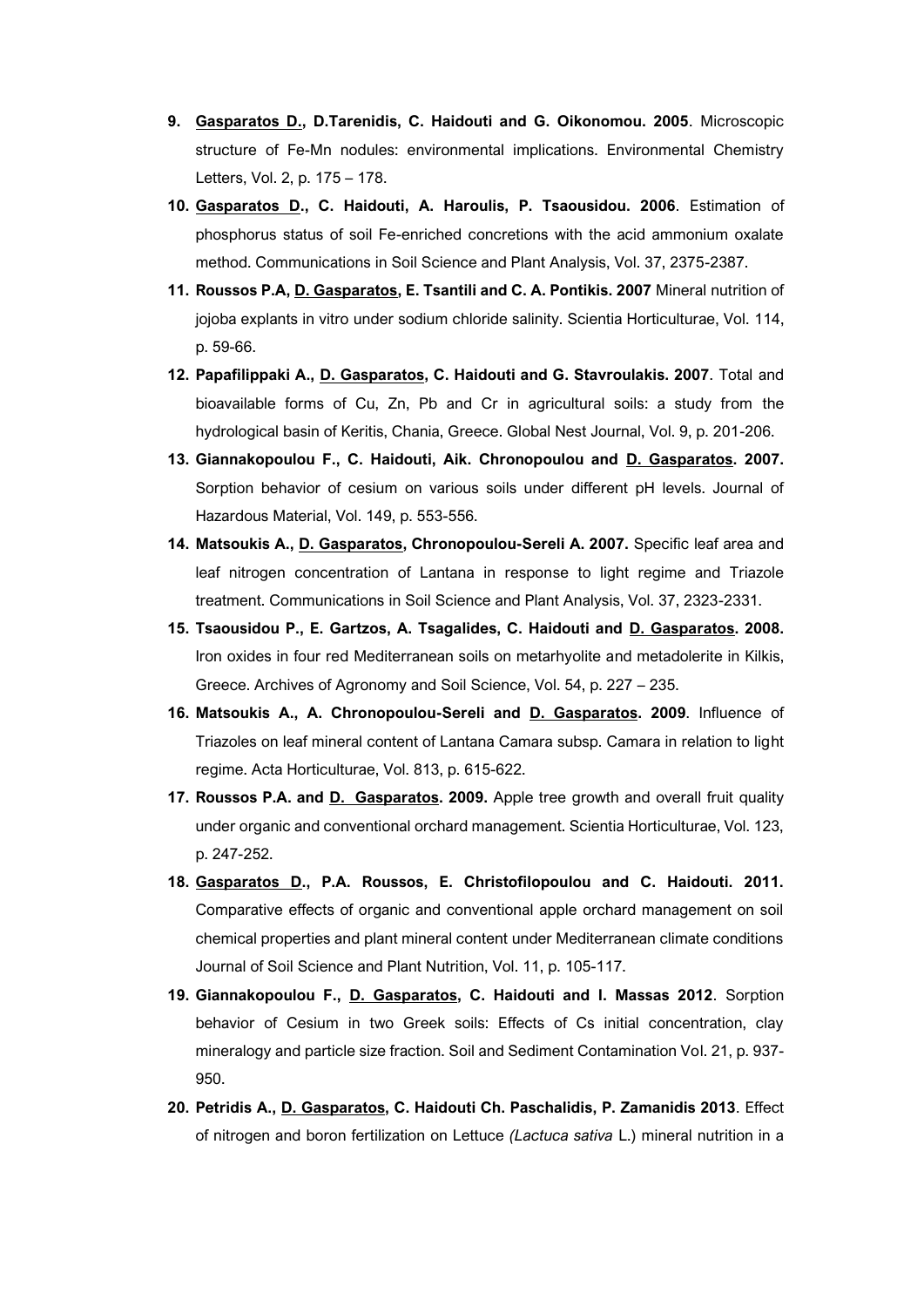calcareous soil. Cοmmunications in Soil Science and Plant Analysis Vol 44, p. 733 - 740.

- **21. Gasparatos D. 2013**. Sequestration of heavy metals from soil with Fe-Mn concretions and nodules. Environmental Chemistry Letters Vol. 11, p. 1-9.
- **22. Roussos P., D. Gasparatos, C. Kyriakou, K. Tsichli, E. Tsantili, C. Haidouti**. **2013.** Growth, Nutrient Status And Biochemical Changes In Sour Orange (*Citrus aurantium* L.) Plants Subjected To Sodium Chloride Stress. Cοmmunications in Soil Science and Plant Analysis Vol. 44, p. 805-816.
- **23. Massas I., D. Kalivas, C. Ehaliotis, D. Gasparatos. 2013**. Total and available heavy metal concentrations in soils of the Thriassio plain (Greece) and assessment of soil pollution indexes. Environmental Monitoring and Assessment Vol. 185, p. 6751-6766.
- **24. Dousis P., I. Anastopoulos, D. Gasparatos, C. Ehaliotis and I. Massas 2013**. Effect of Time and Glucose-C on the Fractionation of Zn and Cu in a Slightly Acid Soil. Communications in Soil Science and Plant Analysis Vol 44, p. 722–732.
- **25. Matsoukis A., D. Gasparatos, and A. Chronopoulou-Sereli 2014**. Environmental conditions and drenched-applied paclobutrazol effects on lantana specific leaf area and N, P, K and Mg content. Chilean Journal of Agricultural Research Vol. 74, p. 117-122.
- **26. Gasparatos D., G. Mavromati, P. Kotsovilis, [I. Massas](https://www.researchgate.net/researcher/9491162_Ioannis_Massas) 2015**. Fractionation of heavy metals and evaluation of the environmental risk for the alkaline soils of the Thriassio plain: a residential, agricultural, and industrial area in Greece. Environmental Earth Sciences Vol. 74, p. 1099-1108.
- **27. Matsoukis A., D. Gasparatos, and A. Chronopoulou-Sereli 2015**. Mepiquat chloride and shading effects on specific leaf area and K, P, Ca, Fe and Mn contents of Lantana. Emirates Journal of Food and Agriculture Vol. 27, p. 122-126.
- **28. Matsoukis A., D. Gasparatos, and A. Chronopoulou-Sereli 2015.** Impact of shading and chlormequat chloride on Lantana specific leaf area and mineral content. The Journal of Animal & Plant Sciences Vol. 25, p. 1371-1376.
- **29. [Giannakopoulou](https://www.researchgate.net/researcher/13926029_Foteini_Giannakopoulou) F., [C. Haidouti,](https://www.researchgate.net/researcher/9491160_Constantina_Haidouti) D. Gasparatos, [I. Massas,](https://www.researchgate.net/researcher/9491162_Ioannis_Massas) [G. Tsiakatouras](https://www.researchgate.net/researcher/2073078799_George_Tsiakatoura) 2016**. Characterization of multi-walled carbon nanotubes and application for  $Ni<sup>2+</sup>$  adsorption from aqueous solutions. Desalination and Water Treatment Vol. 57, p. 11623-11630.
- **30. Chorianopoulou S.N., S. Nikologiannis, D. Gasparatos, D.L. Bouranis 2017.** Relationships between iron, sulfur, nitrogen and phosphorus in lawns grown on a calcareous soil irrigated by slightly saline water. Fresenius Environmental Bulletin Vol. 26, p. 1240-1246.
- **31. Roussos P. A., D. Gasparatos, K. Kechrologou, P. Katsenos, P. Bouchagier 2017.** Impact of organic fertilization on soil properties, physiology and yield in two newly planted Greek olive (Olea europaea L.) cultivars under Mediterranean conditions. Scientia Horticulturae Vol. 220, p. 11-19.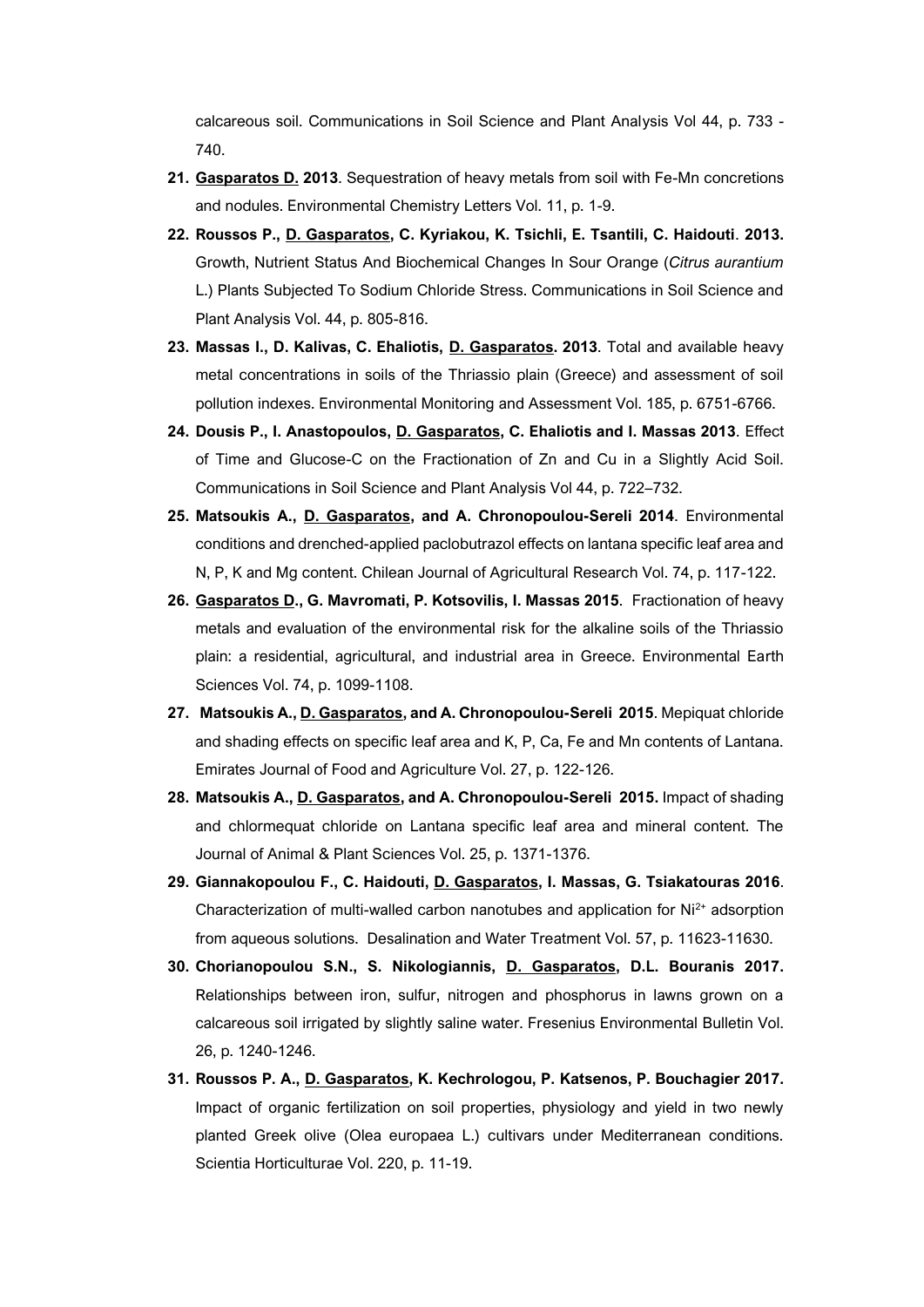- **32. Chatzistathis T., A. Papaioannou, D. Gasparatos, A. Molassiotis. 2017.** From which soil metal fractions Fe, Mn, Zn and Cu are taken up by olive trees (*Olea europaea* L., cv. 'Chondrolia Chalkidikis') in organic groves? Journal of Environmental Management Vol. 203, p. 489-499.
- **33. Massas I., D. Gasparatos, D. Ioannou, D. Kalivas**. **2018.** Signs for secondary buildup of heavy metals in soils at the periphery of Athens International Airport, Greece. Environmental Science and Pollution Research Vol 25, 658-671.
- **34. Kalyvas G, Gasparatos D & Massas I. 2018**. A critical assessment on arsenic partitioning in mine-affected soils by using two sequential extraction protocols, Archives of Agronomy and Soil Science Vol. 64, p. 1549-1563.
- **35. Kalyvas G, Gasparatos D, Papassiopi N, Massas I. 2018** Topsoil pollution as ecological footprint of historical mining activities in Greece. Land Degradation and Development Vol. 29, p. 2025-2035.
- **36. Sevastas S, Gasparatos D, Botsis D, Siarkos I, Diamantaras KI and Bilas G. 2018**. Predicting bulk density using pedotransfer functions for soils in the Upper Anthemountas basin, Greece. Geoderma Regional Vol 14, p. e00169.
- **37. Kalyvas G, Tsitselis G, Gasparatos D, Massas I. 2018**. Efficacy of EDTA and olive mill wastewater to enhance As, Pb, and Zn phytoextraction by Pteris vittata L. from a soil heavily polluted by mining activities. Sustainability Vol. 10, p. 1962.
- **38. Raptis S., Gasparatos D., Economou-Eliopoulos M., Petridis A. 2018.** Chromium uptake by lettuce as affected by the application of organic matter and Cr(VI)-irrigation water: Implications to the land use and water management. Chemosphere Vol. 210, p. 597-606.
- **39. Bouranis D.L., Gasparatos D., Zechmann B., Bouranis L.D., Chorianopoulou S.N. 2019**. The Effect of Granular Commercial Fertilizers Containing Elemental Sulfur on Wheat Yield under Mediterranean Conditions. Plants Vol. 8, p. 2.
- **40. Gasparatos D., Massas I. Godelitsas, A. 2019.** Fe-Mn concretions and nodules formation in redoximorphic soils and their role on soil phosphorus dynamics: Current knowledge and gaps. Catena Vol. 182, p. 104106.
- **41. Karapouloutidou S., Gasparatos D. 2019** Effects of Biostimulant and Organic Amendment on Soil Properties and Nutrient Status of *Lactuca Sativa* in a Calcareous Saline-Sodic Soil. Agriculture Vol. 9, p. 164.
- **42. Zafeiriou I., Gasparatos D., Kalyvas G., Ioannou, D., Massas I. 2019** Desorption of Arsenic from Calcareous Mine Affected Soils by Phosphate Fertilizers Application in Relation to Soil Properties and As Partitioning. Soil Systems Vol 3, 54.
- **43. Roussos P.A., Dimou A., Assimakopoulou A., Gasparatos D., Kostelenos G., Bouchaghier P., Argyrokastritis I. 2019.** Spatial distribution of nutrients and morphophysiological indicators of salinity tolerance among five olive cultivars - The use of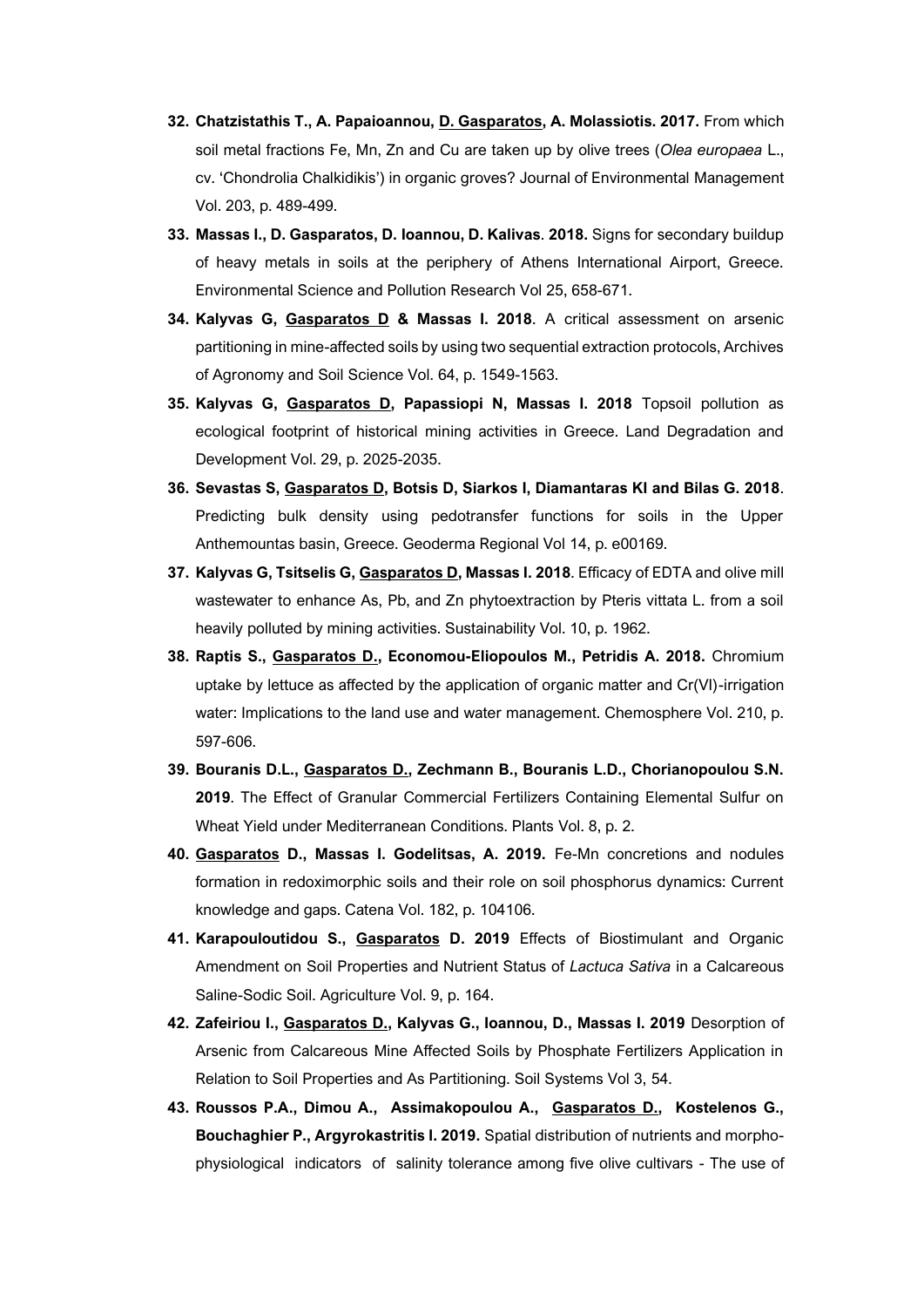relative nutrient concentration as an efficient tolerance index. Journal of Plant Nutrition Vol. 42, p. 2269-2286.

- **44. Kalyvas, G., Gasparatos, D., Liza, C.A., and Massas, I. 2020**. Single and combined effect of chelating, reductive agents, and agro-industrial by-product treatments on As, Pb, and Zn mobility in a mine-affected soil over time. Environmental Science and Pollution Research Vol 27, 5536–5546.
- **45. Sewu D. D., Woo S. H., Anastopoulos I., Verheijen F., Lehmann J., Teixeira W.G., Bilias F., Gasparatos D., Draper K., Kalderis D. 2020**. Glossary of terms used in biochar research. Pure and Applied Chemistry (submitted)

#### OTHER REFEREED JOURNALS

- **46. Giannakopoulou F., D. Gasparatos, I. Massas and C. Haidouti. 2010.** Comperative interaction of Cs and K in the shoots of Trifolium Pratense plants. Anadolu Journal of Agricultural Sciences Vol. 25, p. 126-130
- **47. Bastounopoulou M., D. Gasparatos, C. Haidouti and I. Massas. 2011**. Chemical Fractionation and Sorption of Phosphorus in Greek Inceptisols. Journal of Agricultural Science and Technology Vol. 1, p. 33 – 38.
- **48. Matsoukis A., D. Gasparatos, and A. Chronopoulou-Sereli 2015.** Micronutrient content in relation to specific leaf area, light regime and drenched-applied paclobutrazol in *Lantana Camara* L. Current Agriculture Research Journal Vol. 3, p. 101-104.

# **PUBLICATIONS IN PROCEEDINGS OF INTERNATIONAL CONGRESSES AND SYMPOSIA**

- **49. Gasparatos D., D. Myloni, C. Haidouti and I. Massas. 2001.** Heavy metals distribution in soils from Eleonas area, Athens Greece in relation to land use. European Society for new Methods in Agricultural Research, Maich, Hania, Greece, September 8-12. Proceedings of the XXXI Annual Meeting. p. 46-51.
- **50. Gasparatos D., A. Papafilippaki, C. Haidouti and I. Massas. 2001.** Evaluation of Pb, Cu and Zn bioavailability in contaminated soils from an urban - indutrial area in Greece. European Society for new Methods in Agricultural Research, Maich, Hania, Greece, September 8-12. Proceedings of the XXXI Annual Meeting. p. 52-56.
- **51. Gasparatos D., C. Haidouti, G. Antonakos, A. Haroulis, I. Massas. 2004.** Chemical characterization of soil phosphorus in a Greek Alfisol under continuous cultivation. European Society for new Methods in Agricultural Research, Novi Sad, Serbia and Montenegro, 29 August-2 September. Proceedings of the XXXIV Annual Meeting, p. 380-384.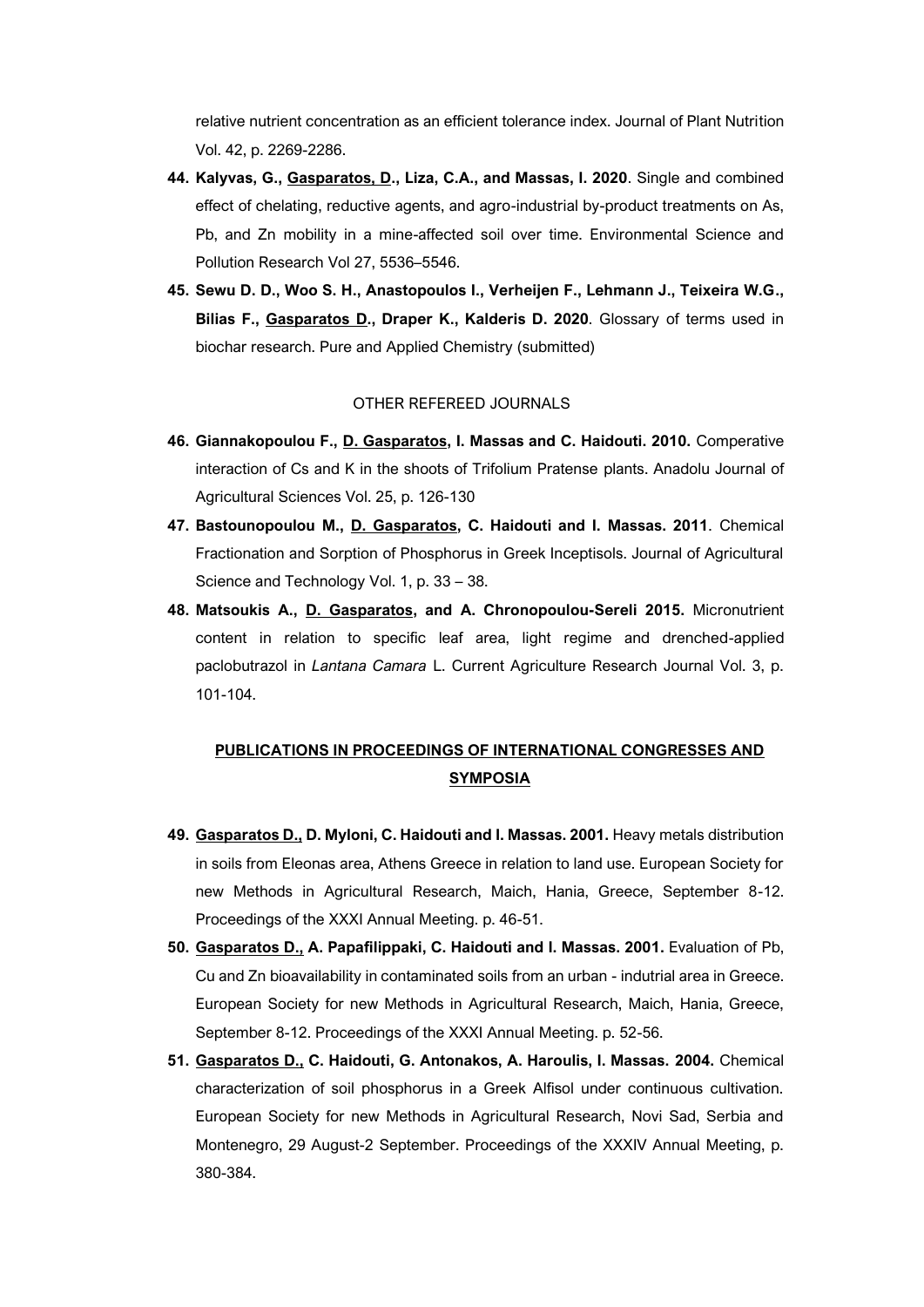- **52. Tsaousidou P., Tsagalides A., Gartzos E., Haidouti C., Gasparatos D., and Tarenides D. 2004**. The distribution of Fe, Al, Cu, Co, Cr, Ni, Zn in Alfisols developed on gabbros from Kilkis area. Bulletin of the Geological Society of Greece vol. XXXVI, Proceedings of the 10th International Congress, Thessaloniki, April 2004, 174-181.
- **53. Gasparatos D., Haidouti C., Tarenidis D., and Tsagalidis A. 2004**. Enrichment factors of heavy metals in Iron – Manganese concretions from imperfectly drained soils. Bulletin of the Geological Society of Greece vol. XXXVI, Proceedings of the 10th International Congress, Thessaloniki, April 2004, 158-163.
- **54. Gasparatos D., C. Haidouti, F. Adrinopoulos, O. Areta. 2005.** Chemical speciation and bioavailability of Cu, Zn and Pb in soils from the National Garden of Athens, Greece. Proceedings of the **9th International Conference on Environmental Science and Technology, Rhodes island, Greece** 1-3 **September,** Volume A, p. 438-444.
- **55. Papafilippaki A., D. Gasparatos, C. Haidouti and G. Stavroulakis 2006.** Total and bioavailable forms of Cu, Zn, Pb and Cr in agricultural soils: a study from the hydrological basin of Keritis, Chania, Greece. E-Proceedings. Protection and Restoration of the Environment VIII. Chania, Crete, Greece 3-7 July.
- **56. Giannakopoulou F., C. Haidouti, Aik. Chronopoulou and D. Gasparatos 2006**. Sorption behavior of cesium on various soils under different pH levels. E-Proceedings. Protection and Restoration of the Environment VIII. Chania, Crete, Greece 3-7 July.
- **57. Giannakopoulou F., C. Haidouti and D. Gasparatos. 2007.** Simultaneous effect of the concentration, clay mineralogy and particle size fractions on Cs sorption on two Greek soils. Proceedings of SECOTOX Conference and the International Conference on Environmental Management Engineering, Planning and Economics. Skiathos. Vol IV., 2653 – 2659.
- **58. Gasparatos D. and C. Haidouti, 2007**. Chromium accumulation in ferromanganese nodules and concretions from some Greek soils. Proceedings of SECOTOX Conference and the International Conference on Environmental Management Engineering, Planning and Economics. Skiathos. Vol IV., 2682.
- **59. Bastounopoulou M., D. Gasparatos and C. Haidouti 2007.** Degree of phosphorus saturation in Greek sandy cultivated soils. Proceedings of 10th International Conference on Environmental Science and Technology. Kos, A 136-143.
- **60. Bastounopoulou M., D. Gasparatos and C. Haidouti 2008.** Fertilization effect on phosphorus fractionation accumulation and release in Greek Alfisols. Book of Abstracts, Eurosoil 2008. 25- 29 Augoust, Vienna, Austria p. 156-157.
- **61. Giannakopoulou F, D. Gasparatos.and C. Haidouti 2009.** The influence of soil plant factors on the uptake of Cs by two plant species. Proceedings of the 2nd International CEMEPE & SECOTOX Conference. Mykonos. Vol I., 603 – 608.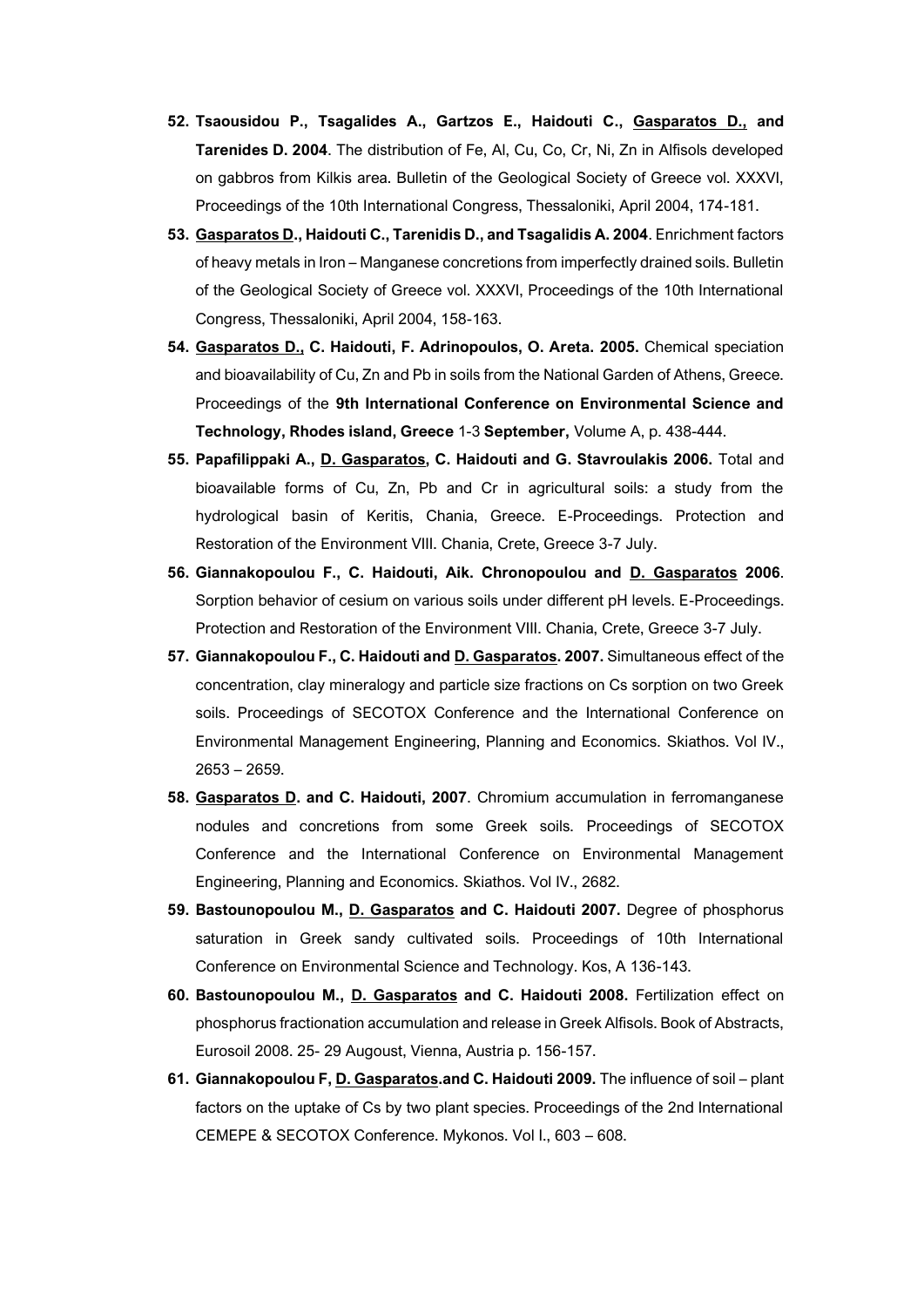- **62. Massas I., D. Gasparatos, P. Kefalas, F. Giannakopoulou K. Spiriounis. 2010.** Aqua regia and DTPA metal fractions in top soils of Thriasian plain, Attica, Greece. In: Proceedings of International Soil Science Congress on ''Management of Natural Resources to Sustain Soil Health and Quality, May 26 – 28, 2010. Samsun, Turkey, p. 765-771.
- **63. Gasparatos D., P.A. Roussos, F. Giannakopoulou, I Massas., C Haidouti. 2010.**  Effects of organic versus conventional management on soil and leaf micronutrients in Greek apple orchards . In: Proceedings of International Soil Science Congress on ''Management of Natural Resources to Sustain Soil Health and Quality, May 26 – 28, 2010. Samsun, Turkey, p. 603-608.
- **64. Giannakopoulou F., D. Gasparatos, I. Massas and C. Haidouti. 2011.** Soil properties and K plant status affect Cs uptake by Lolium perenne plants. Third International Conference on Environmental Management, Engineering, Planning and Economics (CEMEPE 2011) & SECOTOX Conference, Skiathos island, June 19 to 24, Greece p. 281-286.
- **65. Roussos P.A., A. Dimou, A. Assimakopoulou, D. Gasparatos, G. Kostelenos. 2011.** Growth and nutrient status of five Greek olive (Olea europaea L.) varieties subjected to sodium chloride stress, Proceedings of International Conference for Olive Tree and Olive Products (OliveBioteq 2011) Chania, Crete, Greece, October 31st - November 4 th, p. 367-372.
- **66. Giannatou S., F. Giannakopoulou, D. Gasparatos, and I. Massas. 2012.** Potassium solution concentration effect on Cs sorption in an acid soil, Proceedings of Protection and Restoration of the Environment XI, p. 740-747.
- **67. Bouranis D. L., S. N. Chorianpoulou, S. Nikologiannis, D. Gasparatos. 2014.** Performance of C4 versus C3 grasses in calcareous soil irrigated by slightly saline water in terms of the S:Fe index. Proceedings of  $12<sup>th</sup>$  International Conference on Protection and Restoration of the Environment, Skiathos island, Greece.p. 653-658.
- **68. Mertzimekis T., I. Ioannidis, A. Godelitsas, D Gasparatos, K. Stamoulis, and K. Ioannides. 2014.** Assessing Chernobyl's impact on Central Greece soils: a study overtaken a radiocesium halflife later. Geophysical Research Abstracts Vol. 16, EGU2014-7817.
- **69. [Giannakopoulou](https://www.researchgate.net/researcher/13926029_F_Giannakopoulou) F., [C. Haidouti,](https://www.researchgate.net/researcher/9491160_C_Haidouti) D. Gasparatos[, G. Tsiakatouras](https://www.researchgate.net/researcher/2055706513_G_Tsiakatouras) 2015**. Removal of Pb<sup>+2</sup> and Ni<sup>+2</sup> by sorption onto multi-walled carbon nanotubes. Nanotechnology for Water Treatment, 5th Dissemination workshop of the Nano4water cluster, Barcelona, Spain; 01/2015.
- **70. Mertzimekis T., I. Ioannidis, A. Godelitsas, D Gasparatos, K. Stamoulis, and K. Ioannides. 2015.** <sup>137</sup>Cs Retainment in Central Greece Soils: A Study Undertaken a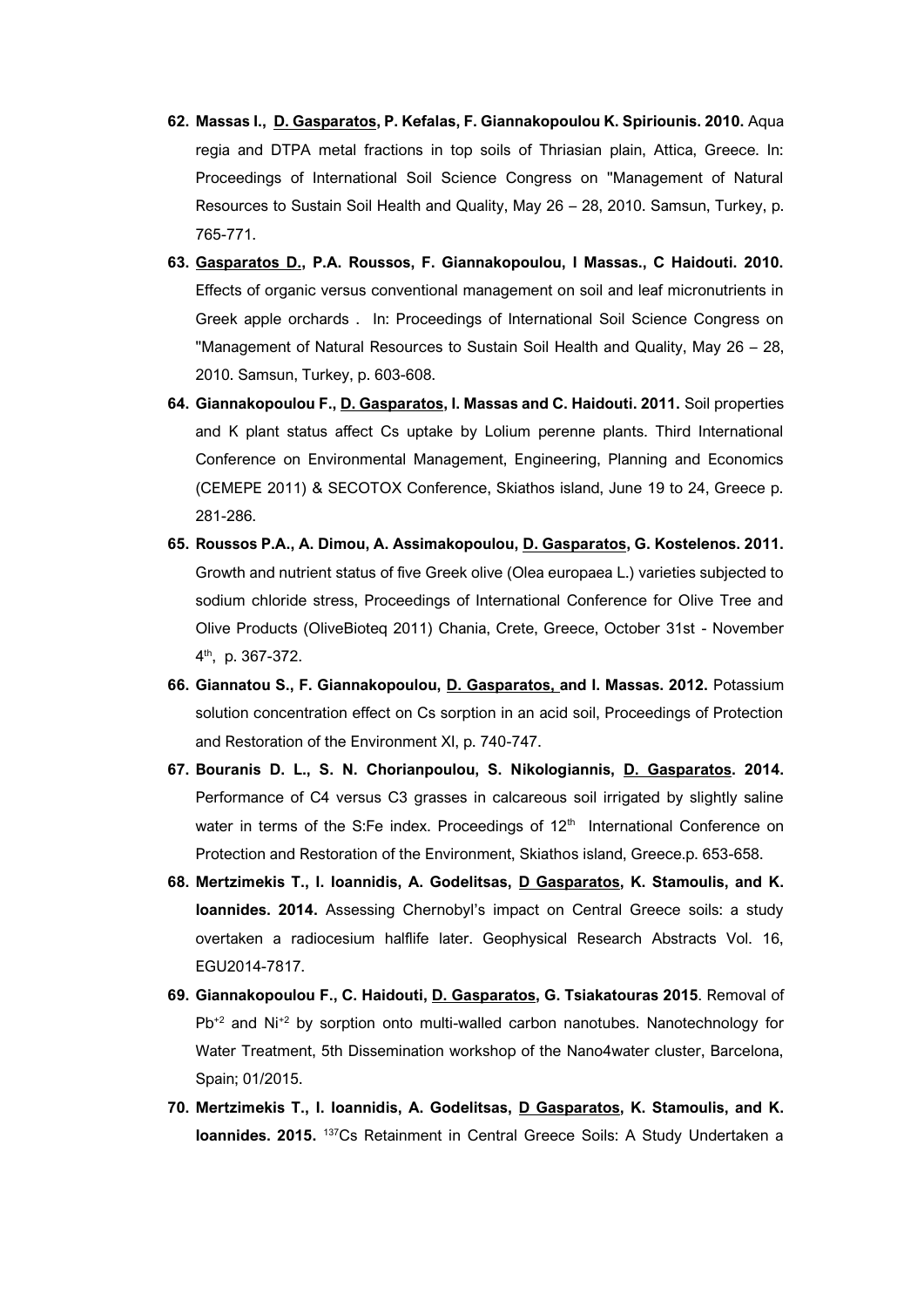Radiocesium Halflife After Chernobyl. ENVIRA 2015. International Conference Environmental Radioactivity, Thessaloniki, Greece.

- **71. Massas I., D. Ioannou, D. Kalivas and D. Gasparatos. 2016.** Distribution of heavy metals concentrations in soils around the International Athens Airport (Greece). An assessment on preliminary data. Bulletin of the Geological Society of Greece, vol. L, Proceedings of the 14th Intern. Conference, Thessaloniki, Greece, p. 2231-2240.
- **72. Bouranis D.L., A. Venieraki, M. Margetis, S.N. Chorianopoulou, F. Maniou, B. Zechmann, D. Gasparatos, H. Mavrogiannis, D. Benardos, P. Katinakis 2017.** PGRP response to elemental sulfur coated fertilizers application in a calcareous soil under wheat cultivation. "Significance of Sulfur in High-Input Cropping Systems". 25th International Symposium of the Scientific Centre for Fertilizers. September 5-8, 2017, Hampshire Hotel - Plaza Groningen, Groningen, The Netherlands.
- **73. Bouranis D.L., D. Argyros, G. Georgoulas, D. Petrakos, A. Varnas, D. Gasparatos, M. Margetis, F. Maniou, S.N. Chorianopoulou, H. Mavrogiannis, D. Benardos 2017.**  The incorporation of elemental sulfur as fertilizer coating material increased yields of wheat crop. "Significance of Sulfur in High-Input Cropping Systems". 25th International Symposium of the Scientific Centre for Fertilizers. September 5-8, 2017, Hampshire Hotel - Plaza Groningen, Groningen, The Netherlands.

#### **PUBLICATIONS IN PROCEEDINGS OF NATIONAL CONGRESSES**

- **74. Gasparatos D., Haidouti C. and Massas, I. 2000.** Quantitative determination of ironmanganese concretions and their distribution in an Alfisol profile. Proceedings of  $8<sup>th</sup>$ Panhellenic Soil Congress, Hellenic Soil Science Society, Greece, Vol. 1, pp. 318 – 327.
- **75. Gasparatos D., G. Antonakos, C. Haidouti, and A. Haroulis. 2002.** The biogeochemical nature of phosphorus in an acid soil under natural vegetation. Proceedings of 9<sup>th</sup> Panhellenic Soil Congress, Hellenic Soil Science Society, Greece Athens, 23-24 September. p. 168-178
- **76. Gasparatos D., C. Haidouti, A. Tsakalides and D.Tarenidis. 2002.** Mineralogical composition of Fe-Mn concretions in an imperfectly drained Alfisols. Proceedings of 9th Panhellenic Soil Congress, Hellenic Soil Science Society, Greece. Athens, 23-24 September. p. 527-535.
- **77. P. Tsasousidou, D. Gasparatos, C. Haidouti, A. Tsakalides and A. Haroulis. 2002.**  A study on the degree of development and distribution of iron oxides in two Alfisols developed on different igneous rocks. Proceedings of 9<sup>th</sup> Panhellenic Soil Congress, Hellenic Soil Science Society, Greece Athens, 23-24 September. p. 536-547.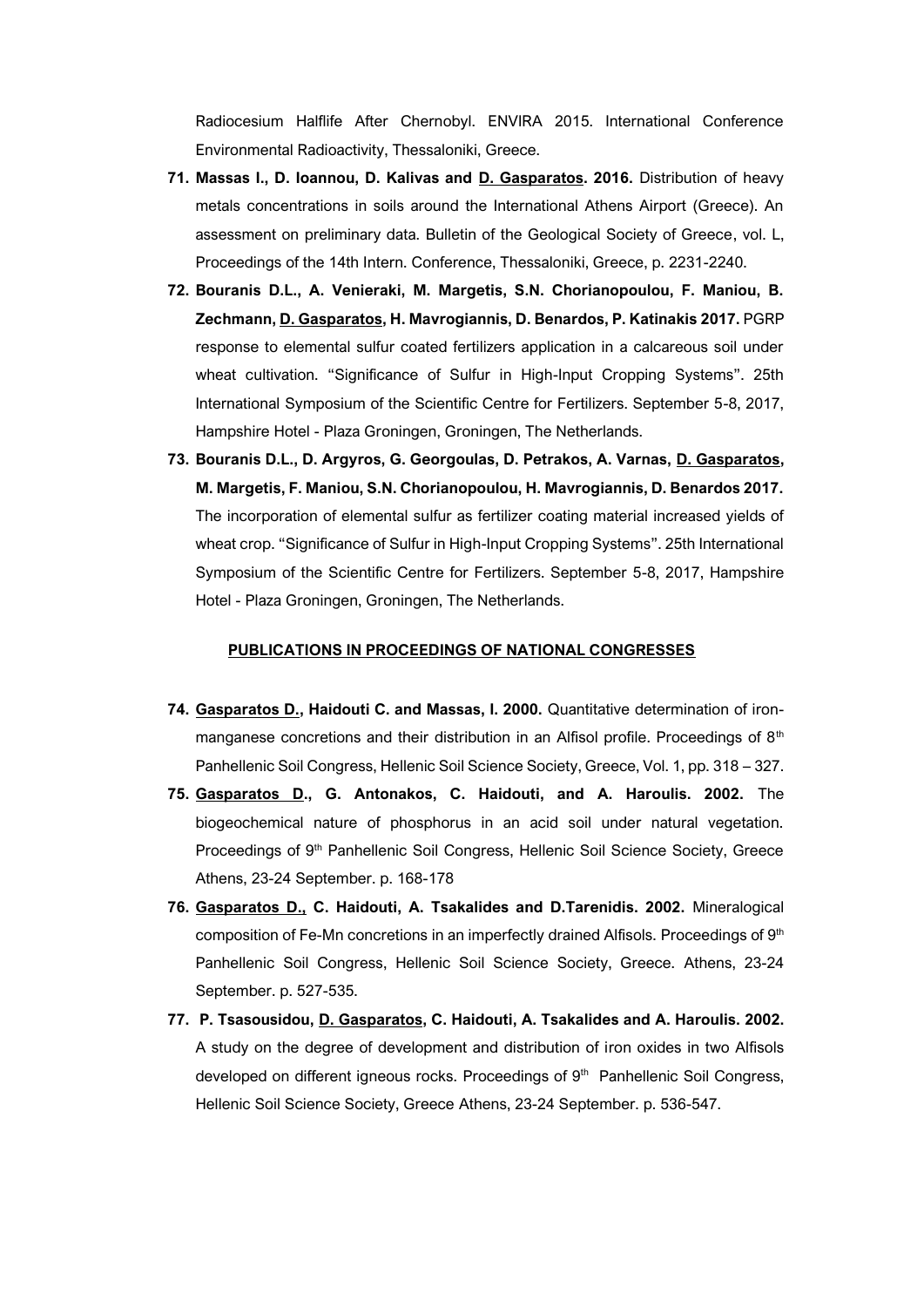- **78. Gasparatos, D., G. Antonakos, C. Haidouti, and A. Haroulis. 2004.** Distribution of phosphorus forms in a cultivated Alfisol. Proceedings of 10<sup>th</sup> Panhellenic Soil Congress, Hellenic Soil Science Society, Greece Volos, 22-25 September. p. 49-60.
- **79. Tsasousidou P., D. Gasparatos, C. Haidouti, and D. Tarenidis. 2004.** A study on the distribution of Manganese oxides in two Alfisols on Kilkis. Proceedings of  $10<sup>th</sup>$ Panhellenic Soil Congress, Hellenic Soil Science Society, Greece, Volos, 22-25 September. p. 95-105
- **80. Bastounopoulou M., D. Gasparatos and C. Haidouti. 2006.** Pedogenetic distribution of phosphorus forms in Greek Entisols. Proceedings of 11<sup>th</sup> Panhellenic Soil Congress, Hellenic Soil Science Society, Greece, Arta , 4-7 October 22-25 p. 611-624.
- **81. Giannakopoulou F., C. Haidouti, Aik. Chronopoulou and D. Gasparatos 2006**.The effect of soil type on Cs uptake by Trifolium pratense plants. Proceedings of  $11<sup>th</sup>$ Panhellenic Soil Congress, Hellenic Soil Science Society, Greece, Arta , 4-7 October 22-25 p. 37-48.
- **82. Galogiannis K., C. Haidouti, N.S. Margaris, G. Kalivas, D. Gasparatos. 2008.** Soil parameters variation of final soil cover in the Ano Liosia waste disposal site. Proceedings of the  $3<sup>th</sup>$  Environmental Conference of Macedonia, 14 – 17 March, Thessaloniki, Greece (e – proceedings).
- **83. Roussos P.A., K. Kechrologou, D. Gasparatos 2009.** Effects of Soil Amendments On Olive (Olea Europaea L.) Cv. Koroneiki Plant Nutrition. Proceedings of the Hellenic Society for Horticultural Science, 24<sup>th</sup> Panhellenic Conference, 20 - 23 October, Veroia, Greece, p. 117-122.
- **84. Roussos P.A., M. Liga, D. Gasparatos 2009.** Effects of Soil Amendments on mineral nutrition of Chestnut (*Castanea Sativa* MILL). Proceedings of the Hellenic Society for Horticultural Science, 24<sup>th</sup> Panhellenic Conference, 20 - 23 October Veroia, Greece, p.123 - 128.
- **85. Giannakopoulou F., D. Gasparatos, C. Haidouti and Aik. Chrfonopoulou - Sereli. 2010.** Cs uptake by *Trifolium Pratense* and *Lolium Perenne* plants. Proceedings of 13th Panhellenic Soil Congress, Hellenic Soil Science Society, Greece, Larissa, p. 105-114.
- **86. Kalyvas G., D. Gasparatos, K. Galogiannis, C. Haidouti and N. Margaris. 2010.**  Variation of trace elements availability of final soil cover in the Ano Liosia waste disposal site. Proceedings of  $13<sup>th</sup>$  Panhellenic Soil Congress, Hellenic Soil Science Society, Greece, Larissa, p. 127-138.
- **87. Massas I., D. Gasparatos, C. Haidouti and G. Mavromati. 2010.** Concentrations of Fe, Ni, Cr, Cu, Zn and Pb in soils of Thriasian plain: A first approach. Proceedings of 13<sup>th</sup> Panhellenic Soil Congress, Hellenic Soil Science Society, Greece, Larissa, p. 457-468.